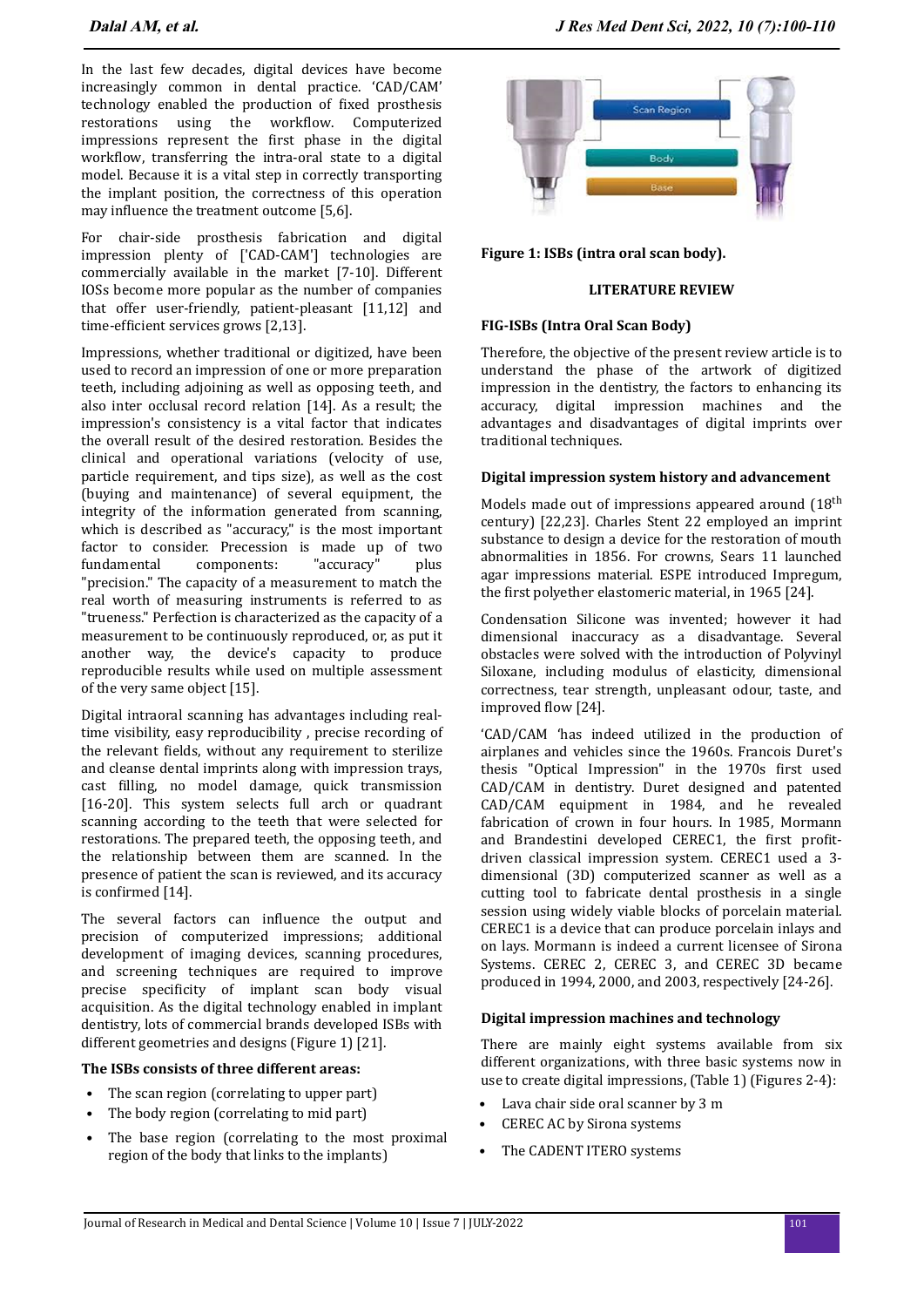| <b>Features</b>                     | 3 M LAVA C.O.S                                                               | <b>S. CEREC AC</b>               | <b>CADENT ITERO</b>                                                                              |
|-------------------------------------|------------------------------------------------------------------------------|----------------------------------|--------------------------------------------------------------------------------------------------|
| Visual Technique                    | Wave front sampling techniques (3D in<br>motion)                             | LED/Laser collection             | Parellel confocal/telecentric                                                                    |
| Focal Depth                         | Extent from 5 mm to 15 mm                                                    | Extent from 5 mm to 15 mm        | 13.5 mm 1:1 exact focus                                                                          |
| Powder Required                     | Yes                                                                          | Yes/opti spray                   | No                                                                                               |
| Models                              | Added ingredient/SLA in blue resin. One<br>solid model and one working model | Added ingredient/SLA; not tissue | Milled/Polyurethane. Soft tissue<br>profile, Removable dies                                      |
| Indications                         | Upto 4UB, and singles                                                        | All                              | All                                                                                              |
| <b>Export for Digital Interface</b> | LAVA                                                                         | <b>CEREC Connect</b>             | Major CAD front end systems-Dental<br>wings, CEREC In-Lab, 3 Shape, Standard<br>STL binary file. |
| Articulator                         | Articulated: Centric and lateral<br>excursions                               | Hinge-Only                       | All directions, attachment system to whip<br>mix full articulator for complex cases              |

### **Table 1: The comparison between 3 scanner systems.**







**Figure 3: Cadentitero system.**



### **Figure 4: CEREC AC system by sirona.**

**Impression taking method:** As compared to traditional impression techniques, the method for recording the impression is quite simple. The following steps that must be followed-

- First, make sure that the system's software is up to date and that hold with the camera is ready for scanning.
- Second, the prepared tooth must be dehydrated and separated, and the tissue retracted with a gingival cord. Retraction is necessary for taking digital impressions because the scanner may not be able to scan the profile margin if they are not visible. After the tooth has dried, it is lightly coated with titanium dioxide to give contrasting points for scanning, increase recording speed, and improve 3D picture recording.
- Third, a scanner, synonymous to an intraoral camera, is available to scan the images. The prepared tooth and its nearby teeth are scanned from various angles, and its neighbours are created in software. The patient is then instructed to seal their mouth in maximum interception while an image of the occlusion is taken.
- Fourth, the image data is then transferred to the suitable laboratory or milling machine in the office, together with the patient's information for the prosthesis.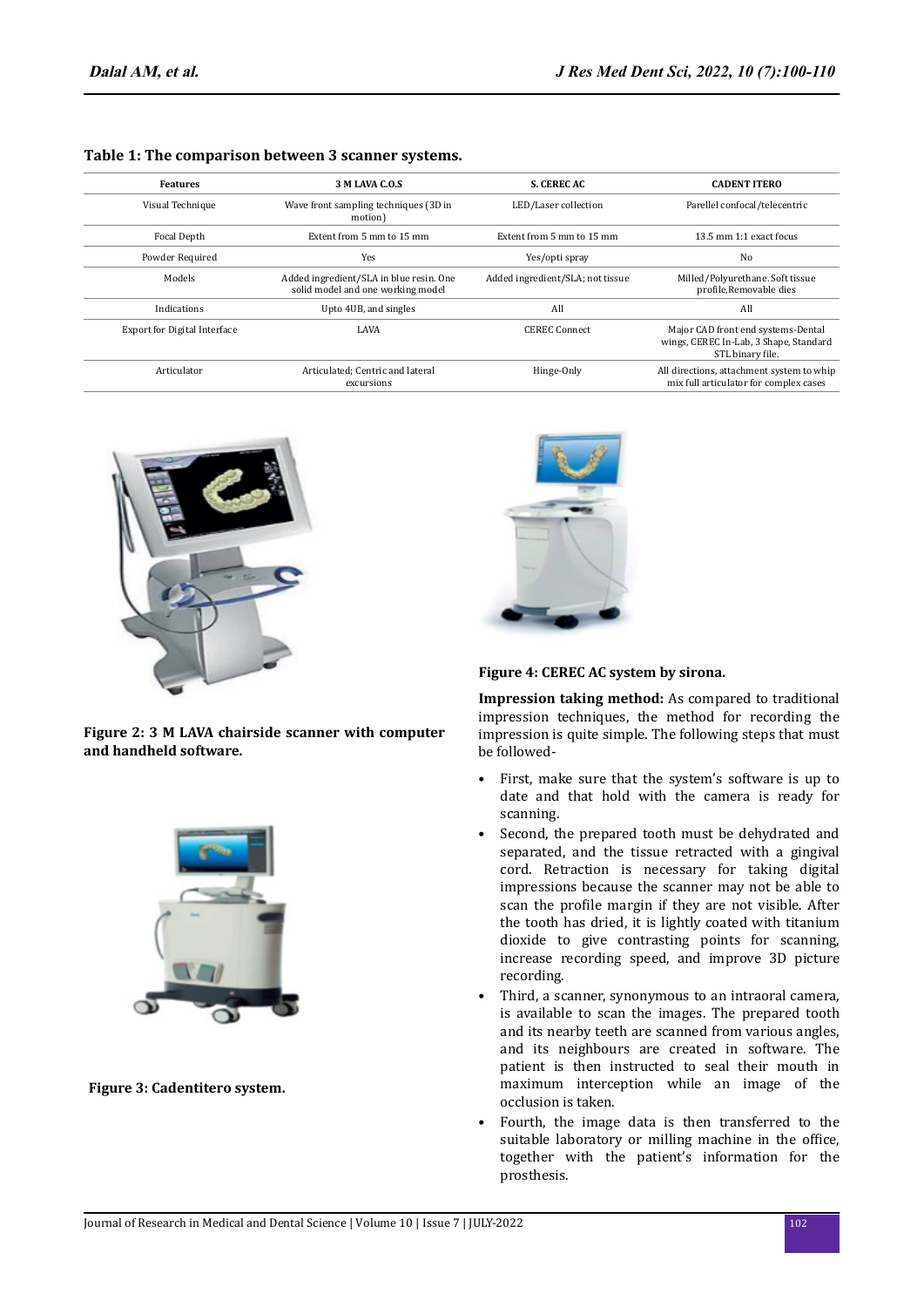# **Traditional vs. digital impressions**

**Conventional impression:** Abutment-proper tray selection–recantation of gingiva–impression taking– sterilization–transporting lab equipment–cast filling– fabrication of restoration [27].

**Digital impression:** Abutment–recantation of gingivaexamines–digital transfer of impression to laboratory– classical design–fabrication of restoration [27].

### **The conventional impressions-advantages and disadvantages**

The conventional impression, even while prevalent in most circumstances, has a number of drawbacks. Despite advancements in the quality of impression materials, the drawbacks have not been resolved, and yet there is no ideal impression material available in specialist market [28].

Many studies have found that numbers of dentist have forced variety of issues when it comes to creating the ideal impression, particularly when it comes to restorations. Problems such as fractures, bubbles, or poorly delimitated preparation margins were discovered after examining the impression outside of the mouth cavity; in overall, there are a number of potential concerns with making dental impressions [28].

Other issues expressed by dentists include the fact that a variety of conventional impression materials can occupy space, have a difficult mixing method, or induce allergic reactions or reflux during the impression-taking process. Classical impression-taking may require various materials and, on sometimes, additional stages. From the time it is taken until the restoration is completed, an impression can deform or break under specific conditions. The lab or the dentist sometimes goes undetected by all of these mistakes. As a result, the steps must be repeated, costing time and money.

The Traditional impressions also have a number of benefits, they are:

- Most doctors are unwilling to learn innovative techniques because they are habituated to the traditional ones.
- The price ranges from very low to very high.
- The practitioner is knowledgeable and adopts the technique.
- Long history and familiar use.
- Precise and predictable.
- The equipment is minimal. The procedure is straightforward and simple to learn.
- The precision of silicone and polyether impressions are widely recognized.

# **The disadvantages of the traditional impression are**

- Discomfort for the patients (for some, vomiting is accentuated)
- Taking a traditional impression leaves lots of "dust" remnants of material can be all over the cabinet, on

the gloves, on the ground, on the equipment, and so on.

- Model pouring is needed.
- Multiple steps required often 4 to 6 visits.
- More laborious technique
- Discrepancies in the model can be caused by errors produced by the integration of air bubbles.

# **Digital Impressions–Advantages and Disadvantages**

Classical optical imprints increase productivity, creativity, and correctness by allowing practitioners to e-mail a digital imprint to the labs instead of sending a conventional impression or stone replica through ordinary mailing. Computerized impressions could also be utilized to manufacture identical dental restorations, minimizing the need for several office visits and speeding up treatment for patients [29].

# **The advantages of digital impression includes**

- Less chair time.
- Patient and dental team will have more comfortable and stress-free experience.
- Using inserting impression materials and trays with in patient's mouth, digitized impressions by IOS reduces temporary pain [30].
- The screening of the participant's hard and soft tissues reduces chair side duration. Steps that take time, such as filling the casts, are omitted [31]
- Improve the impression quality for better fitting restorations.
- Reduce possibility of impression-taking errors.
- There's no need to buy spoons or imprint materials. and there's no need to store them.
- Air bubbles are not a concern with this procedure [28].
- The elimination of the "unclean" cabinet, as well as patient distress.
- The interaction between the physician and the patient has increased since the introduction of IOS, and the individual is much more integrated in the process and also has a significantly better treatment efficacy [30-36].

# **The disadvantages of digital impressions are**

- The main drawback is lack of knowledge among dentists [28].
- The identification of deeply positioned gingival margins is a difficulty, and IOS scanning is especially problematic in cases of haemorrhage, as it might hide the prosthetic edges and cause the scan to be imprecise [1].
- IOS unable to of dislodging soft tissue edges or registering fluid tissue interactions.
- The machinery is complicated, though it has recently been considerably simplified, and mastering the skill requires training and experience.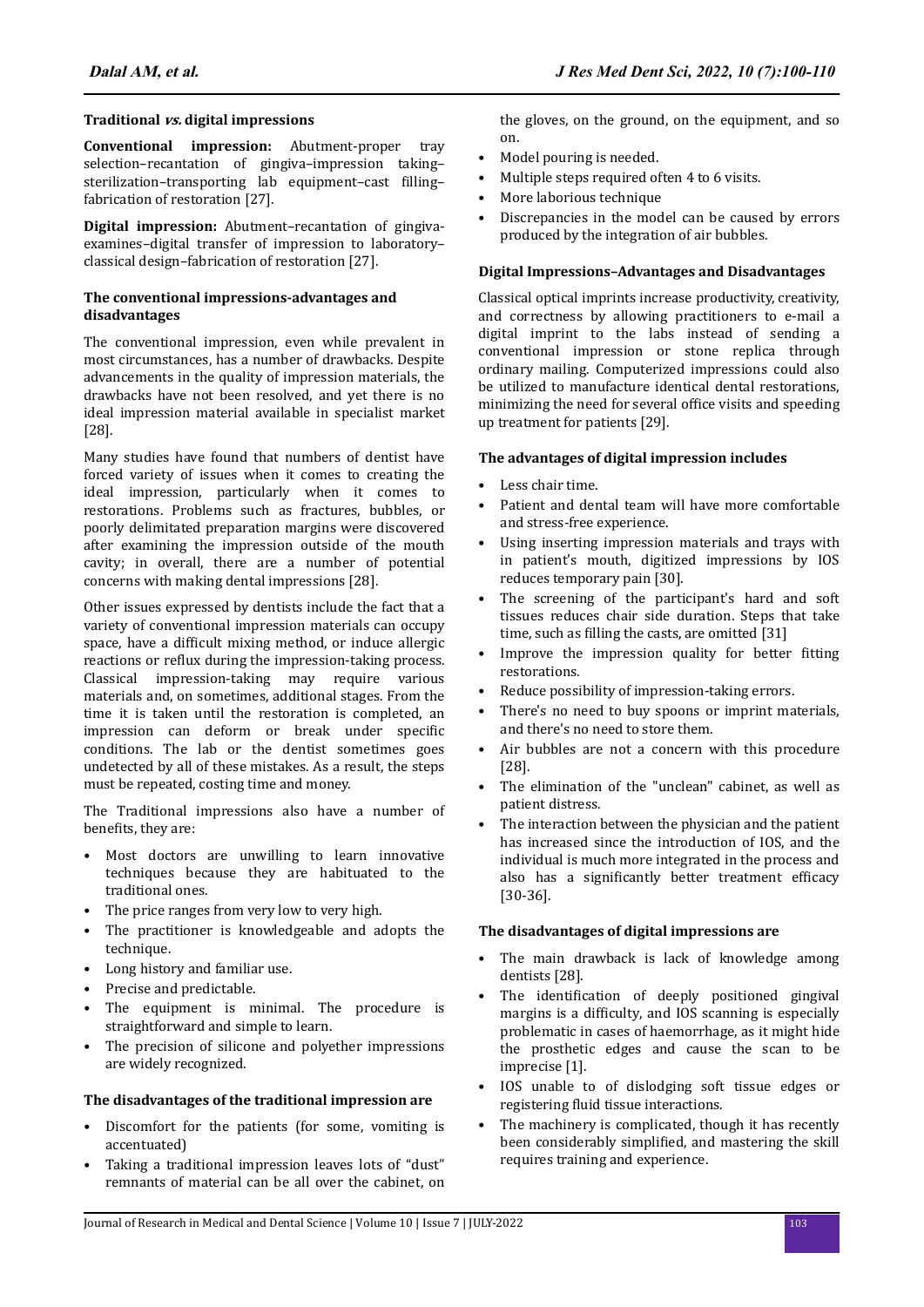- It's also not a well-known idea which everybody understands.
- The initial cost of the system is expensive, but after devaluation, becomes much less expensive than the traditional method.
- It needs long-term clinical trials.
- For senior clinicians who have less willingness and familiarity with internet and software, adapting the Learning Curve for IOS is tough.

### **DISCUSSION**

This review article is elaborating us about uses of digital impression in dentistry. The entire way of taking classical impression has been excluded along the evolution of classical impressions, and the act of collecting smart impressions is much faster and uncomplicated. With the arrival of computers and associated improvements, dentistry has progressed to a new level. Digital impressions particularly resulted in substantial advancements in impression production. In the last decades, digital devices have become increasingly common in dental practise. 'CAD/CAM' technology enabled the production of fixed prosthesis restorations using the workflow. There are many systems available to create digital impressions. The method for recording digital impressions is quite simple as compared to traditional impression technique. It is a virtual scan that creates map of your teeth. This article will be elaborating us about advantages and disadvantages of digital impression over traditional impression taking technique in dentistry

# **CONCLUSION**

Intra Oral Scanners (IOS) has several benefits over traditional imprint techniques: it enhances treatment and technician conveniences, minimizes the frequency of appointments, and increases the operator's practice capacity. In relation to traditional imprints, intraoral imaging devices can always be employed for diagnosis reasons with narrow screening with confidence. Computerized intraoral imprint techniques are still in the early stages of development. Digitized imprints appear to be such a precise process in restorative dentistry, according to studies. The results of the various intraoral scanners were found to be diverse with in investigations. Whereas the precision of IOS techniques looks to be prospective as well as similar to traditional approaches, these are not without drawbacks. Throughout the term, dentistry procedures will require use of such new methods and techniques. In the area of dental implant treatment, the digital technology for obtaining tooth imprints results to a quicker therapy as well as healing period.

# **REFERENCES**

1. Priyanka G, Sujesh M, Kumar R, et al. [Digital](https://www.semanticscholar.org/paper/Digital-impressions-in-prosthodontics-%E2%80%93-past%2C-and-Priyanka-Sujesh/2cd07c762111db4621a63e5cde6aeaf19e20b7d7?p2df) [impressions in prosthodontics–past, present and](https://www.semanticscholar.org/paper/Digital-impressions-in-prosthodontics-%E2%80%93-past%2C-and-Priyanka-Sujesh/2cd07c762111db4621a63e5cde6aeaf19e20b7d7?p2df) [future trends](https://www.semanticscholar.org/paper/Digital-impressions-in-prosthodontics-%E2%80%93-past%2C-and-Priyanka-Sujesh/2cd07c762111db4621a63e5cde6aeaf19e20b7d7?p2df). IP Annals of Prosthodontics and Restorative Dentistry 2020; 6:66-70.

- 2. Patzelt SB, Lamprinos C, Stampf S, et al. [The time](https://www.sciencedirect.com/science/article/abs/pii/S0002817714601136?via%3Dihub) efficiency [of intraoral scanners: an in vitro](https://www.sciencedirect.com/science/article/abs/pii/S0002817714601136?via%3Dihub) [comparative study](https://www.sciencedirect.com/science/article/abs/pii/S0002817714601136?via%3Dihub). J Am Dent Assoc 2014; 145:542-551.
- 3. Joda T, Bragger U. [Complete digital](https://onlinelibrary.wiley.com/doi/10.1111/clr.12270) workflow for [the production of implant-supported single](https://onlinelibrary.wiley.com/doi/10.1111/clr.12270)[unit monolithic crowns](https://onlinelibrary.wiley.com/doi/10.1111/clr.12270). Clin Oral Implants Res 2014; 25:1304-1306.
- 4. Commer P, Bourauel C, Maier K, et al. [Construction](https://www.sciencedirect.com/science/article/abs/pii/S135045330000076X?via%3Dihub) [and testing of a computer-based intraoral laser](https://www.sciencedirect.com/science/article/abs/pii/S135045330000076X?via%3Dihub) [scanner for determining tooth positions](https://www.sciencedirect.com/science/article/abs/pii/S135045330000076X?via%3Dihub). Med Eng Phys 2000; 22:625-635.
- 5. Joda T, Wittneben JG, Bragger U. [Digital implant](https://onlinelibrary.wiley.com/doi/10.1111/clr.12099) [impressions with the "I ndividualized S canbody T](https://onlinelibrary.wiley.com/doi/10.1111/clr.12099) [echnique" for emergence](https://onlinelibrary.wiley.com/doi/10.1111/clr.12099) profile support. Clin Oral Implants Res 2014; 25:395-397.
- 6. Stimmelmayr M, Guth JF, Erdelt K, et al. [Digital](https://link.springer.com/article/10.1007/s00784-011-0564-5) [evaluation of the reproducibility of implant](https://link.springer.com/article/10.1007/s00784-011-0564-5) scanbody fit [an in vitro study](https://link.springer.com/article/10.1007/s00784-011-0564-5). Clin Oral Investig 2012; 16:851-856.
- 7. Kravitz ND, Groth CH, Jones PE, et al. Intraoral digital scanners. J Clin Orthod 2014; 48:337-347.
- 8. Ting-shu S, Jian S. [Intraoral digital impression](https://onlinelibrary.wiley.com/doi/10.1111/jopr.12218) [technique: a review](https://onlinelibrary.wiley.com/doi/10.1111/jopr.12218). J Prosthodont 2015; 24:313-321.
- 9. Abduo J, Lyons K, Bennamoun M. [Trends in](https://www.hindawi.com/journals/ijd/2014/783948/) [computer-aided manufacturing in](https://www.hindawi.com/journals/ijd/2014/783948/) [prosthodontics: a review of the available streams](https://www.hindawi.com/journals/ijd/2014/783948/). Int J Dent 2014.
- 10. Nejatidanesh F, Amjadi M, Akouchekian M, et al. [Clinical performance of CEREC AC Bluecam](https://linkinghub.elsevier.com/retrieve/pii/S0300571215300130) [conservative ceramic restorations after](https://linkinghub.elsevier.com/retrieve/pii/S0300571215300130) five years. [A retrospective study.](https://linkinghub.elsevier.com/retrieve/pii/S0300571215300130) J Dent 2015; 43:1076-1082.
- 11. Yuzbasioglu E, Kurt H, Turunc R, et al. [Comparison](https://bmcoralhealth.biomedcentral.com/articles/10.1186/1472-6831-14-10) [of digital and conventional impression](https://bmcoralhealth.biomedcentral.com/articles/10.1186/1472-6831-14-10) [techniques: evaluation of patients' perception,](https://bmcoralhealth.biomedcentral.com/articles/10.1186/1472-6831-14-10) [treatment comfort, effectiveness and clinical](https://bmcoralhealth.biomedcentral.com/articles/10.1186/1472-6831-14-10) [outcomes](https://bmcoralhealth.biomedcentral.com/articles/10.1186/1472-6831-14-10). BMC oral health 2014; 14:1-7.
- 12. Burhardt L, Livas C, Kerdijk W, et al. [Treatment](https://linkinghub.elsevier.com/retrieve/pii/S0889540616300622) [comfort, time perception, and preference for](https://linkinghub.elsevier.com/retrieve/pii/S0889540616300622) [conventional and digital impression techniques: A](https://linkinghub.elsevier.com/retrieve/pii/S0889540616300622) [comparative study in young patients](https://linkinghub.elsevier.com/retrieve/pii/S0889540616300622). Am J Orthod Dentofacial Orthop 2016; 150:261-267.
- 13. Joda T, Brägger U. [Digital vs. conventional implant](https://onlinelibrary.wiley.com/doi/10.1111/clr.12476) prosthetic workflows: [a cost/time analysis](https://onlinelibrary.wiley.com/doi/10.1111/clr.12476). Clin Oral Implants Res 2015; 26:1430-1435.
- 14. Mejía JB, Wakabayashi K, Nakamura T, et al. Influence [of abutment tooth geometry on the](https://linkinghub.elsevier.com/retrieve/pii/S002239131630600X) [accuracy of conventional and digital methods of](https://linkinghub.elsevier.com/retrieve/pii/S002239131630600X) [obtaining dental impressions](https://linkinghub.elsevier.com/retrieve/pii/S002239131630600X). J Prosthet Dent 2017; 118:392-399.
- 15. Imburgia M, Logozzo S, Hauschild U, et al. [Accuracy](https://bmcoralhealth.biomedcentral.com/articles/10.1186/s12903-017-0383-4) [of four intraoral scanners in oral implantology: a](https://bmcoralhealth.biomedcentral.com/articles/10.1186/s12903-017-0383-4) [comparative in vitro study](https://bmcoralhealth.biomedcentral.com/articles/10.1186/s12903-017-0383-4). BMC oral health 2017; 17:1-3.
- 16. Zimmermann M, Mehl A, Mormann WH, et al. Intraoral scanning systems-a current overview. Int J Comput Dent 2015; 18:101-129.